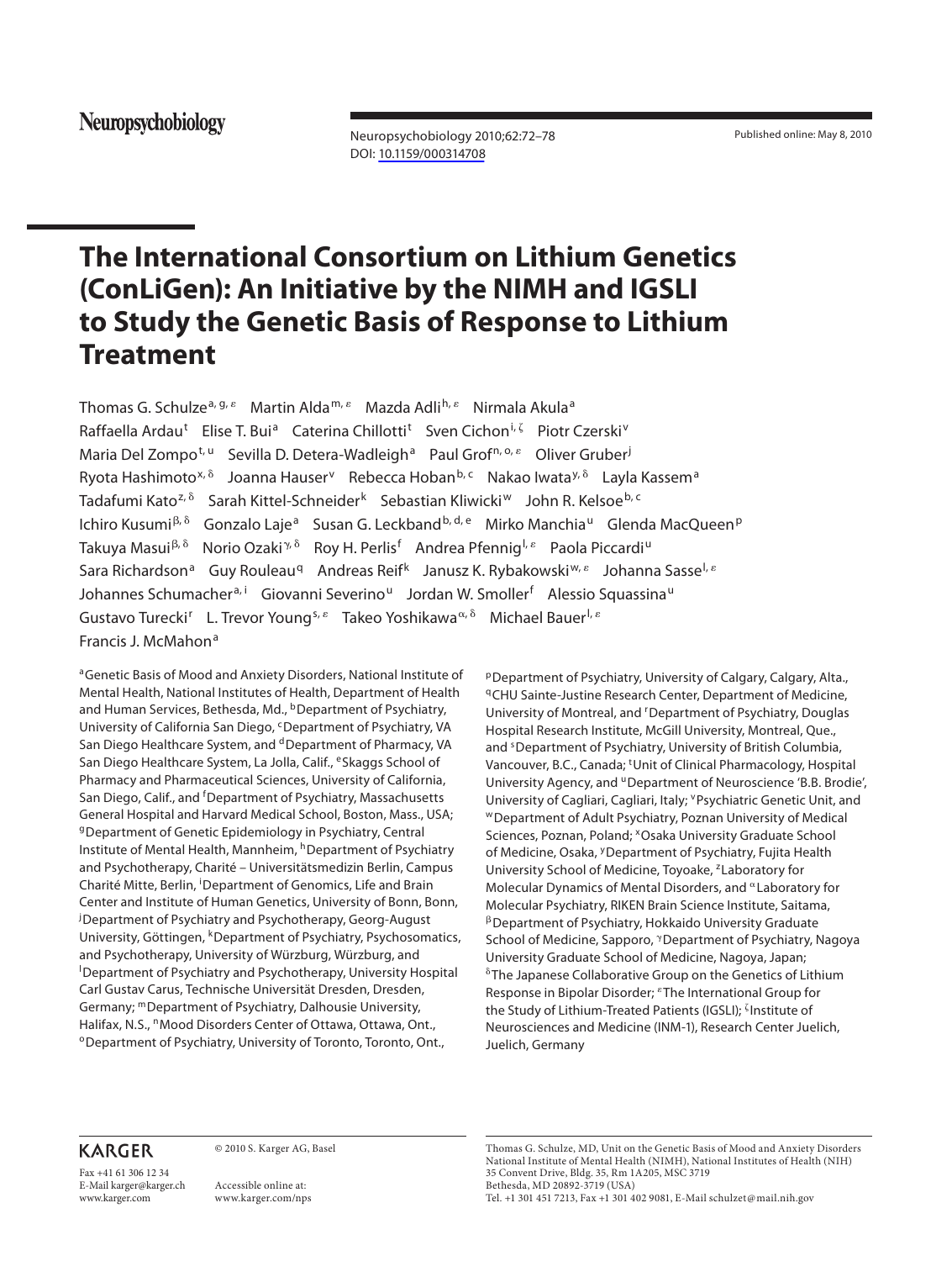#### **Key Words**

 Manic-depressive illness - Schizoaffective disorder - Mood stabilizer - Antidepressants - Suicidal behavior - Genome-wide association study  $\cdot$  Neurogenesis  $\cdot$ Neuroplasticity

#### **Abstract**

 For more than half a decade, lithium has been successfully used to treat bipolar disorder. Worldwide, it is considered the first-line mood stabilizer. Apart from its proven antimanic and prophylactic effects, considerable evidence also suggests an antisuicidal effect in affective disorders. Lithium is also effectively used to augment antidepressant drugs in the treatment of refractory major depressive episodes and prevent relapses in recurrent unipolar depression. In contrast to many psychiatric drugs, lithium has outlasted various pharmacotherapeutic 'fashions', and remains an indispensable element in contemporary psychopharmacology. Nevertheless, data from pharmacogenetic studies of lithium are comparatively sparse, and these studies are generally characterized by small sample sizes and varying definitions of response. Here, we present an international effort to elucidate the genetic underpinnings of lithium response in bipolar disorder. Following an initiative by the International Group for the Study of Lithium-Treated Patients (www.IGSLI.org) and the Unit on the Genetic Basis of Mood and Anxiety Disorders at the National Institute of Mental Health, lithium researchers from around the world have formed the Consortium on Lithium Genetics (www.ConLiGen.org) to establish the largest sample to date for genome-wide studies of lithium response in bipolar disorder, currently comprising more than 1,200 patients characterized for response to lithium treatment. A stringent phenotype definition of response is one of the hallmarks of this collaboration. ConLiGen invites all lithium researchers to join its efforts.

Copyright © 2010 S. Karger AG, Basel

#### **Background**

 The articles in this special issue of *Neuropsychobiology* comprehensively review the use of lithium as a mood stabilizer in bipolar and unipolar affective disorders. They show that 60 years after Cade's discovery, lithium is still a first-line choice for prophylaxis in bipolar disorder. They furthermore discuss the evidence regarding lithium's antisuicidal effects, its use as an augmentation strategy in the treatment of unipolar depression, and provide novel insights into its neurobiological mechanisms of action. Finally, current pharmacogenetic knowledge about lithium treatment is reviewed. Taken together, however, these articles also highlight that, despite decades of lithium use in psychiatry and despite the current emphasis on the study of psychiatric genetics in modern biological psychiatry, pharmacogenetic data regarding lithium treatment have a tendency to be circumstantial and inconclusive.

 Pharmacogenetics is a rapidly growing field that holds considerable promise for the development of medications that are more personalized and effective than those currently available. In all areas of medicine, pharmacogenetic studies of outcomes such as treatment response or characteristic side effects are on the rise; based on these findings, more and more pharmacogenetic tests are being offered and approved by the US Food and Drug Administration [1]. Pretreatment genetic testing has now even been added to the prescribing information for the anticoagulant warfarin [2]. Similarly, the Food and Drug Administration updated labeling for carbamazepine, recommending that patients of Asian ancestry be screened for the presence of the HLA allele  $B*1502$  that has been implicated in carbamazepine-induced Stevens-Johnson syndrome and toxic epidermal necrolysis in Han Chinese people [3].

 Sufficiently large, well-characterized samples as well as effective and efficient collaboration between academia and the pharmaceutical industry are among the critical prerequisites for success in the field of pharmacogenetics [4, 5]. Pharmacogenetic research in psychiatry has long been characterized by single lab efforts and small sample sizes. Only recently has our field witnessed large collaborative studies such as the Sequenced Treatment Alternatives to Relieve Depression (STAR\*D) study (http://www. edc.pitt.edu/stard/) [6] in the United States, or the Genome-Based Therapeutic Drugs for Depression (GEN-DEP) project (http://gendep.iop.kcl.ac.uk) [7] in Europe, both of which study the pharmacogenetics of major depression. Indeed, the STAR\*D and GENDEP projects have already generated several intriguing findings concerning the genetics of treatment response and side effects  $[8-14]$ . It is hoped that genome-wide association studies (GWAS) conducted in these and other samples will significantly increase our ability to guide the pharmacological treatment of psychiatric patients through the identification of genetic markers.

 Notably, despite lithium's proven efficacy [15] , to date there has been only one GWAS examining this 'pharmacological workhorse' of psychiatry [16] . In two cohorts encompassing more than 800 lithium-treated patients,

The Consortium on Lithium Genetics T3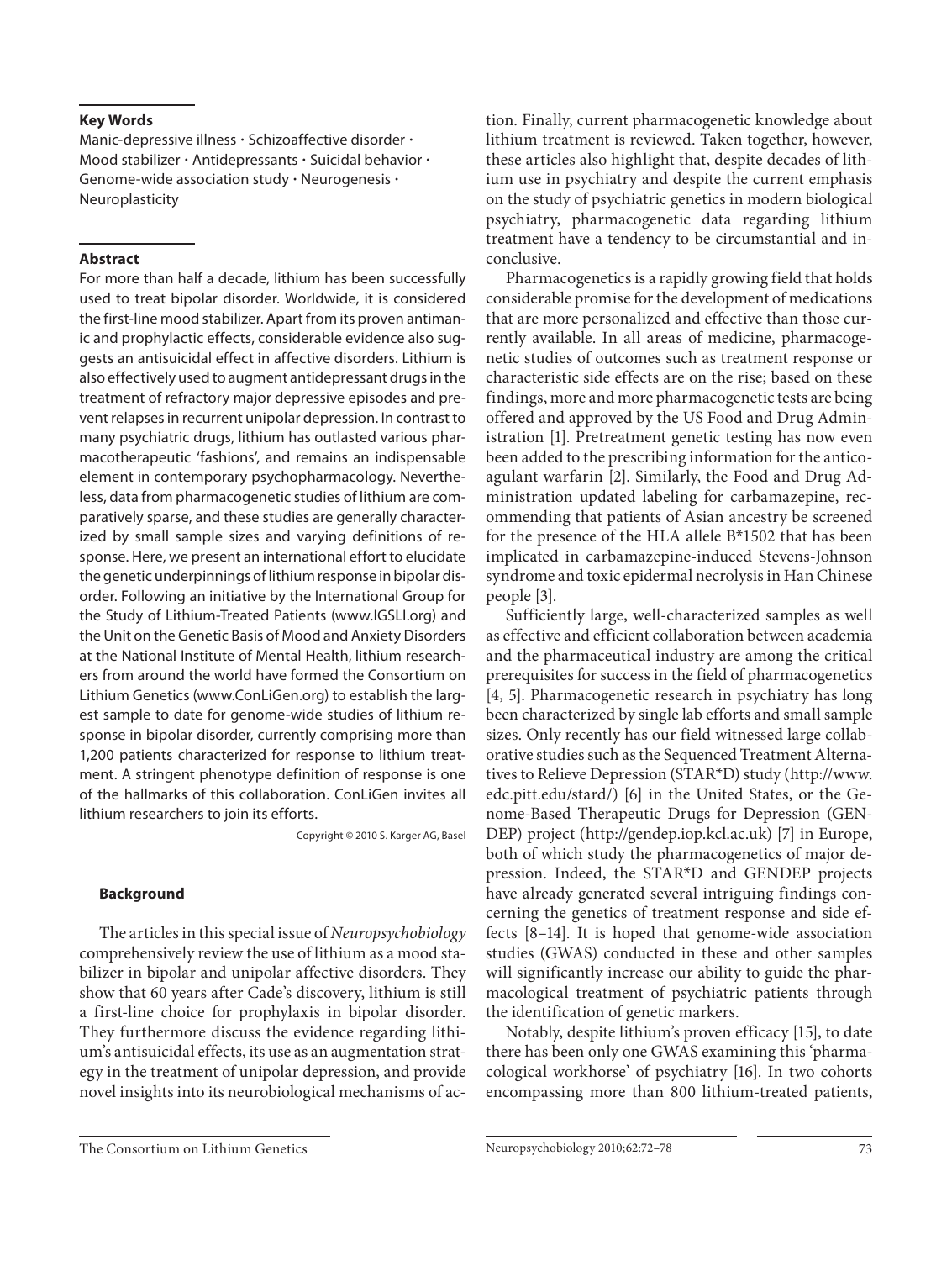multiple regions of interest were identified but none met the threshold for genome-wide significance. While intriguing, no adequately powered cohort yet exists to replicate and extend these findings. Here, we present a worldwide effort to address this situation: the international Consortium on Lithium Genetics (ConLiGen), spearheaded by researchers from the International Group for the Study of Lithium-Treated Patients (IGSLI) and the National Institute of Mental Health (NIMH).

## **The International Group for the Study of Lithium-Treated Patients**

 The IGSLI is an international group of scientists dedicated to lithium-related research, and its use in mental illness and mood disorders in particular. Founded in 1988 by Mogens Schou (Risskov/Aarhus, Denmark), Bruno Müller-Oerlinghausen (Berlin, Germany), and Paul Grof (Ottawa, Canada), the IGSLI has significantly contributed to lithium research over the past 20 years (www. igsli.org). Other scientists and centers have since joined the group, which currently comprises 35 members from Austria, Canada, the Czech Republic, Denmark, Germany, Poland, Switzerland, and the United States. The main goal of this group has been to conduct systematic work on those key questions regarding lithium treatment that can only be resolved by joint international effort. Unified designs have been created and scientific data from the IGSLI member centers have been linked for the purpose of shared analysis. This approach allows investigators to work with large numbers of prospectively followed patients – something that could only be accomplished via a multicenter approach. Overall, IGSLI research is based on shared, standardized, computer-based documentation of patients' diagnoses, family histories, course of illness before and during treatment, and on comparable modalities of treatment. The group meets regularly at research conferences to plan and discuss joint projects and to prepare publications.

 At the 21st IGSLI meeting, which took place in late September 2007 in Dresden, Germany, the group discussed the results from the first, newly released GWAS of bipolar disorder, performed by researchers from the NIMH and Germany [17]. The strongest findings identified and replicated in this study were those encoding diacylglycerol kinase eta, a key protein in the lithium-sensitive phosphatidylinositol pathway and several genes in the *Wnt*-signaling cascade. Given the absence of a hypothesis-driven selection of single nucleotide polymor-

phisms in GWAS – a method more typical of candidate gene association studies – the observation that these findings implicated pathways relevant to lithium's mechanism of action was particularly intriguing. Spurred on by these findings, the IGSLI researchers concluded that studying these genes in samples that included data on patient response to lithium treatment could improve our understanding of how these genes determine response to lithium treatment and impact susceptibility to bipolar disorder. The IGSLI collaborators thus agreed to explore a framework that would allow researchers to engage in genetic studies of lithium response that were sufficiently powered. It was stated that such an endeavor should allow for participation by all bona fide lithium researchers within and beyond the IGSLI, while maintaining the highest possible level of stringency regarding phenotype definition.

## **May 6, 2008: The Consortium on Lithium Genetics Is Born**

 Following an invitation by IGSLI member Thomas G. Schulze and Francis J. McMahon, both from the NIMH's Unit on the Genetic Basis of Mood and Anxiety Disorders, prominent scientists in the field of lithium and bipolar genetic research met at the NIMH to discuss the possibility of creating an international consortium dedicated to the study of lithium pharmacogenetics. In attendance were (in alphabetical order): Martin Alda (Halifax, N.S., Canada), Michael Bauer (Dresden, Germany), Maria Del Zompo (via phone from Cagliari, Italy), Gonzalo Laje (Bethesda, Md., USA), Francis J. McMahon (Bethesda, Md., USA), Mirko Manchia (Cagliari, Italy), Roy H. Perlis (Boston, Mass., USA), Janusz K. Rybakowski (Poznan, Poland), Thomas G. Schulze (Bethesda, Md., USA), Johannes Schumacher (Bethesda, Md., USA), and Jordan W. Smoller (Boston, Mass., USA).

 Reviewing evidence from the literature, and based on their own observations, the group emphasized the evident familiality in lithium treatment response, raising the possibility that genetic variation may contribute to interindividual differences in treatment response. If such differences could be identified, they might facilitate the development of novel treatments for bipolar disorder, or allow for better matching between patients and treatments. Over the last decade, the quest for a 'personalized medicine' approach in psychiatry has propelled a host of pharmacogenetic studies. Because of the lengthy trialand-error process that currently characterizes the search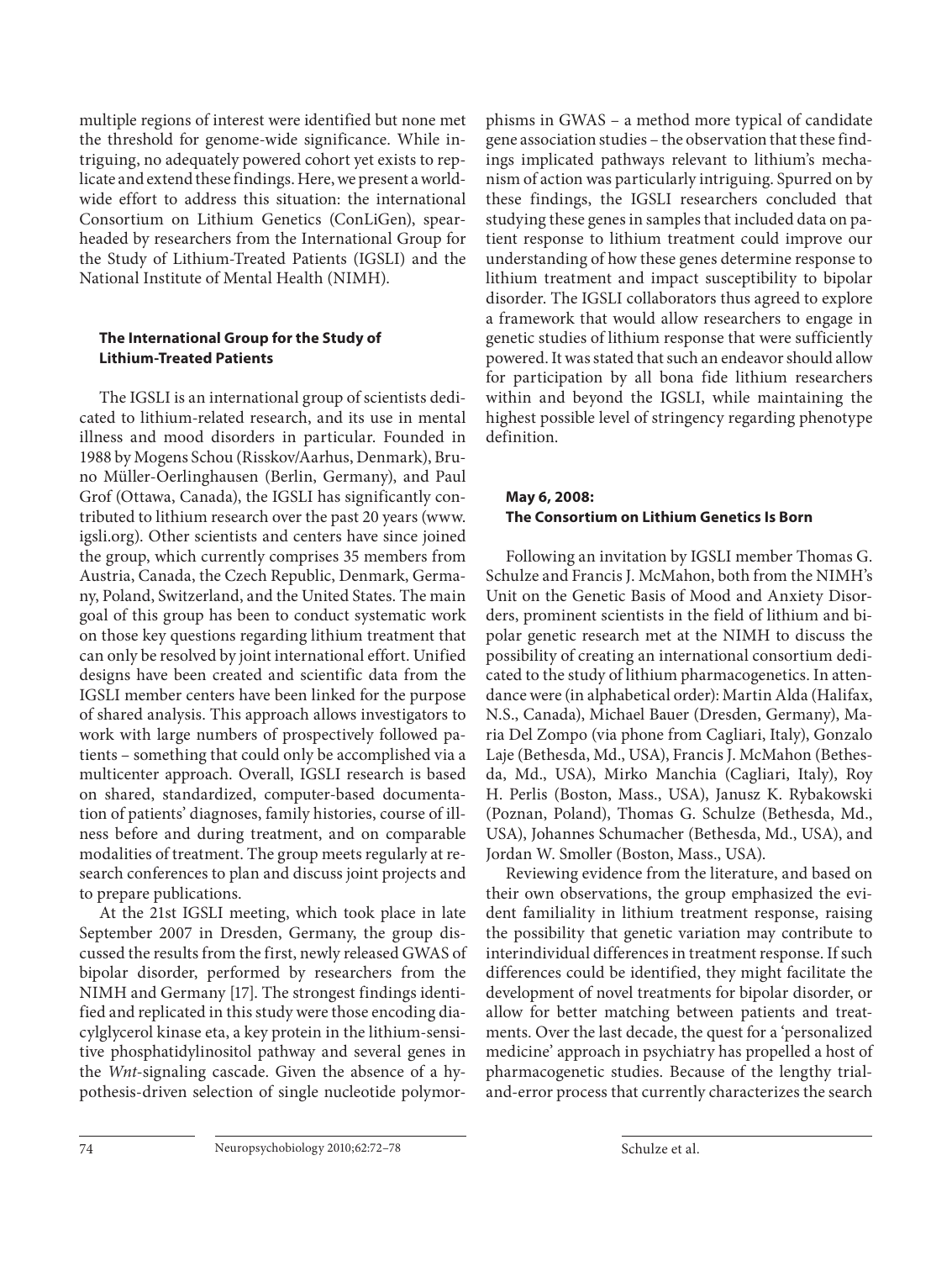for the most optimal treatment, pharmacogenetic studies in psychiatry have traditionally focused on treatment response or adverse effects associated with antidepressants or antipsychotic medications [18–22] . While initially limited by small sample sizes, pharmacogenetic studies in psychiatry have increasingly come to rely on large-scale collaborative efforts, such as STAR\*D, GENDEP, or the Clinical Antipsychotic Trials of Intervention Effectiveness (CATIE) project. While some pharmacogenetic studies performed with these collaborative samples have produced intriguing results, difficulties in defining stringent target phenotypes across the various subsamples remain an important challenge [23, 24] .

 The researchers gathered at the NIMH on May 6, 2008 noted that, despite considerable and well-documented worldwide experience with lithium as an effective antimanic agent, mood stabilizer, and putative antisuicidal agent, there is a surprising dearth of large-scale pharmacogenetic studies of lithium treatment. We thus decided to create an international initiative whose goal would be to facilitate high-quality, well-powered analyses of lithium treatment response data that would ultimately allow for robust conclusions. The Consortium on Lithium Genetics, hereafter referred to as ConLiGen, was born.

## **ConLiGen's Scientific Goals**

 ConLiGen aims to identify genetic determinants of response to lithium treatment in bipolar disorder, as well as genetic determinants of adverse events emerging during lithium treatment. In the long run, ConLiGen may also study response to lithium treatment in general (e.g. lithium augmentation in the treatment of major depression).

## **Membership in ConLiGen**

 Any bona fide researcher or research group with access to samples of lithium-treated patients for whom DNA is available can join ConLiGen. Any new admission request is voted upon by ConLiGen members.

## **Communication between the ConLiGen Members**

 To ensure a constant exchange of ideas between members and allow for a straightforward realization of Con-LiGen's goals, a monthly conference call is conducted. Furthermore, members meet once or twice a year at international meetings of various biological psychiatric organizations.

## **ConLiGen Advisory Board**

 An Advisory Board comprising international experts in the field of mood disorders research, and lithium research in particular, was established to offer ConLiGen an outside perspective as well as guidance on broad scientific directions, to serve as a liaison to nonacademic communities such as funding institutions, or industry, and finally, to act as one of ConLiGen's publicly visible faces. Currently, the following researchers are members of the Advisory Board (in alphabetical order): Robert H. Belmaker (Division of Psychiatry, Ben Gurion University of the Negev, Beersheva, Israel), Gian Luigi Gessa (Department of Neuroscience 'B.B. Brodie', University of Cagliari, Cagliari, Italy), Paul Greengard (Laboratory of Molecular and Cellular Neuroscience, Rockefeller University, New York, N.Y., USA), Kay R. Jamison (Department of Psychiatry and Behavioral Sciences, Johns Hopkins University School of Medicine, Baltimore, Md., USA), Richard S. Jope (Department of Psychiatry and Behavioral Neurobiology, University of Alabama at Birmingham, Birmingham, Ala., USA), Husseini K. Manji (CNS & Pain, Johnson and Johnson Pharmaceutical Research and Development, Titusville, N.J., USA), and Leon E. Rosenberg (Department of Molecular Biology and the Woodrow Wilson School of Public and International Affairs, Princeton University, Princeton, N.J., USA).

## **Phenotype Definition of Lithium Response: A Major Prerequisite for Pharmacogenetic Studies of Lithium**

 ConLiGen's first and most crucial goal is to define the phenotype of lithium response. Treatment response is a complex construct that requires researchers to make judgments about adequacy of treatment and tolerability as well as assess changes in episode frequency or symptom severity. In many cases this information must be assessed retrospectively, with the inherent limitations associated with recall bias, missing information, or the fact that the treatment has not followed a strict research protocol. One scale that incorporates such data is an 11-point scale developed by Martin Alda and colleagues [25]

The Consortium on Lithium Genetics T5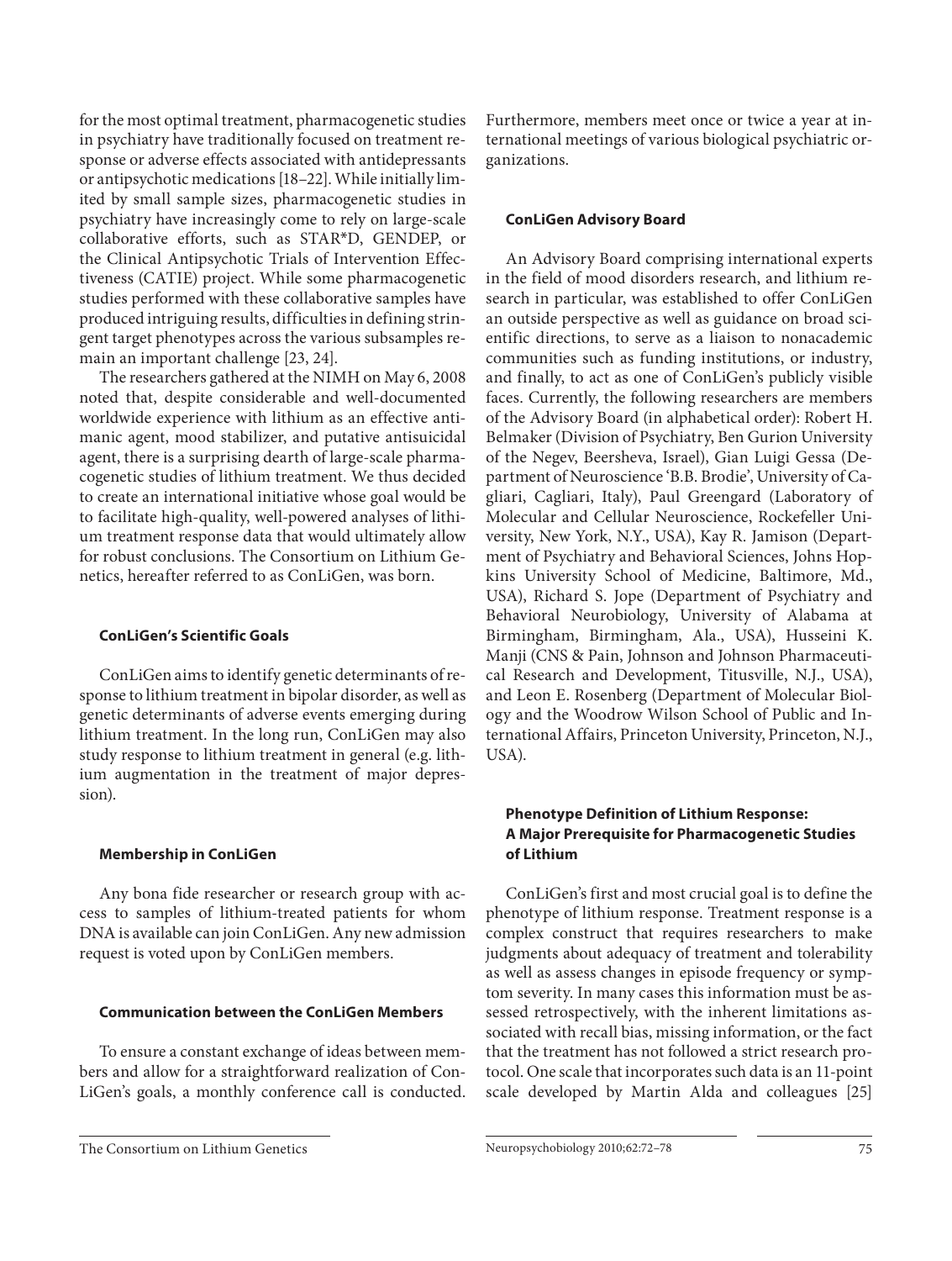| B2: Frequency of episodes off the treatment.<br>$0 =$<br>Average to high, including rapid cycling<br>Low, spontaneous remissions of 3 or more years on average<br>$1 =$<br>1 episode only, risk of recurrence cannot be established<br>$2 =$<br><b>B2:</b><br><b>B3: Duration of the treatment.</b><br>$0 =$<br>2 or more years<br>$1 = 1 - 2$ years<br>$2 =$<br>Less than 1 year<br>B4: Compliance during period(s) of stability.<br>$0 =$<br>Excellent, e.g. documented by drug levels in the therapeutic<br>range<br>$1 =$<br>Good, more than 80% levels in the therapeutic range<br>Poor, repeatedly off treatment, less than 80% levels in the<br>$2 =$ |
|--------------------------------------------------------------------------------------------------------------------------------------------------------------------------------------------------------------------------------------------------------------------------------------------------------------------------------------------------------------------------------------------------------------------------------------------------------------------------------------------------------------------------------------------------------------------------------------------------------------------------------------------------------------|
|                                                                                                                                                                                                                                                                                                                                                                                                                                                                                                                                                                                                                                                              |
|                                                                                                                                                                                                                                                                                                                                                                                                                                                                                                                                                                                                                                                              |
| therapeutic range                                                                                                                                                                                                                                                                                                                                                                                                                                                                                                                                                                                                                                            |
| <b>B4:</b>                                                                                                                                                                                                                                                                                                                                                                                                                                                                                                                                                                                                                                                   |
| B5: Use of additional medication during the period of stability.                                                                                                                                                                                                                                                                                                                                                                                                                                                                                                                                                                                             |
| None except infrequent sleep medication (1 per week or less);<br>$0 =$<br>no other mood stabilizers, antidepressants or antipsychotics for<br>control of mood symptoms<br>Low-dose antidepressants or antipsychotics as an "insurance",<br>$1 =$<br>or prolonged use of sleep medication                                                                                                                                                                                                                                                                                                                                                                     |
| $2 =$<br>Prolonged or systematic use of an antidepressant or<br>antipsychotic<br><b>B5:</b>                                                                                                                                                                                                                                                                                                                                                                                                                                                                                                                                                                  |
| <b>B Criteria Score:</b>                                                                                                                                                                                                                                                                                                                                                                                                                                                                                                                                                                                                                                     |
| <b>Total Scale Score:</b><br>(Subtract B from A)                                                                                                                                                                                                                                                                                                                                                                                                                                                                                                                                                                                                             |
|                                                                                                                                                                                                                                                                                                                                                                                                                                                                                                                                                                                                                                                              |

**Fig. 1.** Retrospective criteria of long-term treatment response in research subjects with bipolar disorder.

(fig. 1); other approaches include longitudinal outcome measures that consider time to recurrence or symptom burden during treatment [16, 26] .

 The 11-point scale measures the extent of improvement during long-term treatment. The scale's A score is a composite measure of change in frequency, duration, and severity of illness episodes in the course of lithium treatment. It is weighted by factors that influence the degree to which the observed clinical change is considered to be due to lithium (B1–B5 scores in the scale). The scale has been developed in the context of a study assessing response to treatment in subjects not followed according to a research protocol, namely relatives of probands in our genetic studies [25]. Subsequently, it has been widely used in several other studies at IGSLI centers [27–29] and at other centers involved in lithium research [pers. commun. from John Kelsoe, San Diego, Calif., USA and Maria del Zompo, Cagliari, Italy], which imparts face validity. Within ConLiGen, phenotypic assessment will be based on any available information in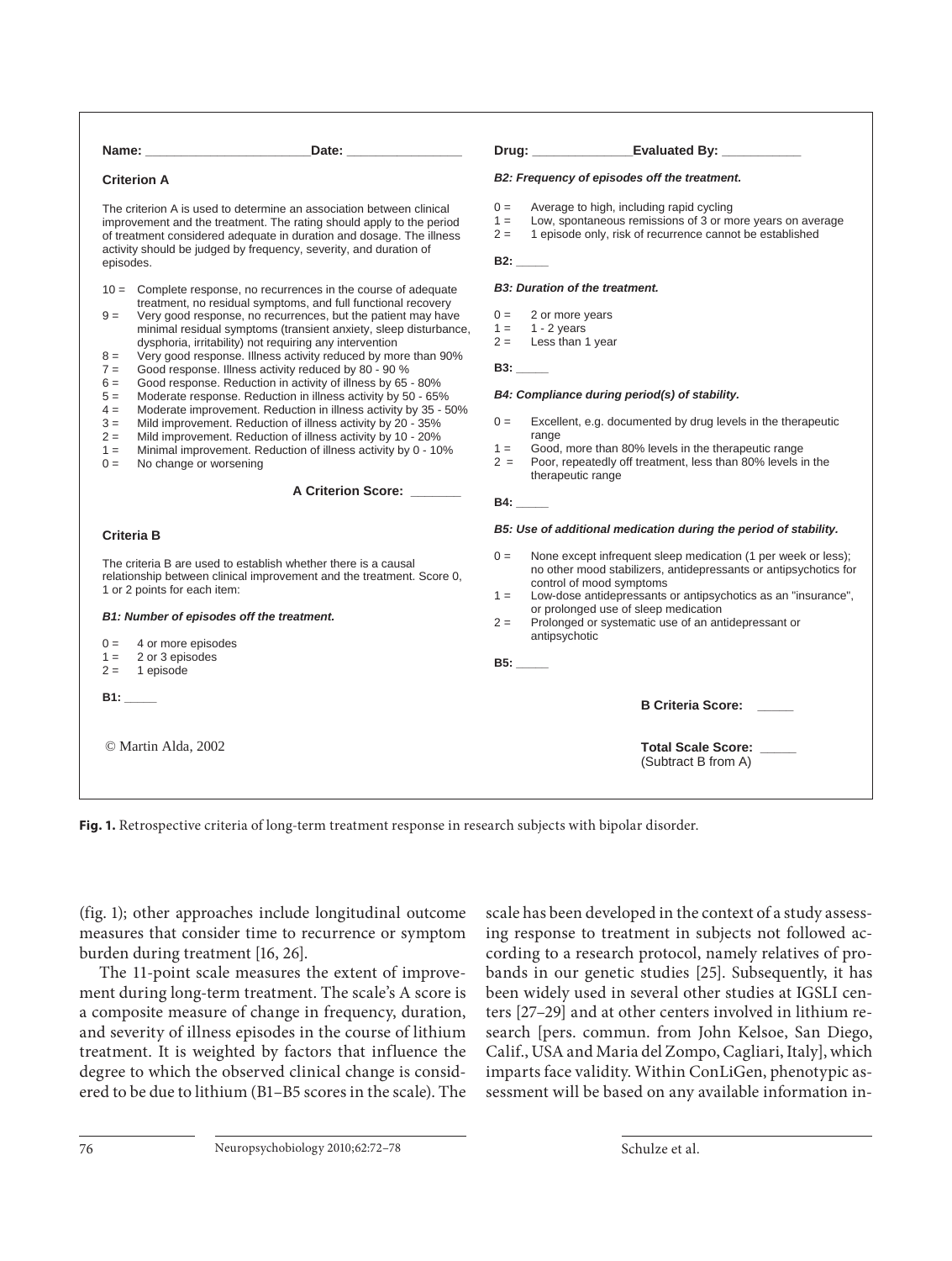cluding life charts when available and quantified using the scale; interrater reliability meetings will be organized, facilitated by ConLiGen member Martin Alda, and case vignettes will also be reviewed to establish between-center reliability.

 Variables describing treatment tolerability or side effects may be studied in subsequent projects. Because the issue of 'best response phenotype' is far from trivial, Con-LiGen will strive to continuously weigh evidence from future clinical and biological studies of lithium in an effort to refine the definition of phenotype response. Evaluating response to long-term treatment in an illness with a highly variable natural course presents a challenge. Many patients with bipolar disorder experience spontaneous remissions of variable timing and duration. Moreover, in a pharmacogenetic study we need to evaluate the quality of response not for groups of subjects as in clinical trials but individually for each patient. While prospective studies will be able to implement more precise measures, our approach is a practical way to assess the quality of response in a variety of patients treated in diverse settings.

#### **ConLiGen's Current Project and Long-Term Mission**

 ConLiGen is poised to assess all aspects of the pharmacogenetics of lithium treatment in psychiatric disorders, including the study of genetic susceptibility to potential treatment-emergent adverse events (e.g. weight gain, hypothyroidism, tremor). As its first project, Con-LiGen intends to conduct a GWAS of stringently defined response to lithium treatment in bipolar disorder. Con-LiGen members and the various research centers which they are affiliated with are joining their samples for a centralized genotyping effort to be performed at the Unit on the Genetic Basis of Mood and Anxiety Disorders of the NIMH and the Department of Genomics of the Life and Brain Center at the University of Bonn, Germany. For the primary projects, a previously validated scale will be used to define response to lithium treatment, as described above. Individuals scoring between 7 and 10 will be considered lithium 'responders', while individuals with scores between 0 and 6 will be considered 'nonresponders'. Presently, the total sample comprises more than 1,200 bipolar patients for whom response to lithium treatment has been or is currently being assessed by means of the scale. From preliminary analyses conducted in select IGSLI samples (data not shown), we can assume that about 35–40% of patients

will qualify as responders. Previous studies [8, 9] suggest larger genetic effect sizes (e.g. allelic odds ratios between 1.5 and 2) for a narrowly defined pharmacogenetic phenotype than for a categorically defined clinical diagnosis. Thus, assuming a minor allele frequency of 0.3 and genotype relative risks of 1.4 for individuals heterozygous, and of 1.96 for individuals homozygous for the risk allele, the combined ConLiGen sample will have a power of 83% to detect an effect at a significance level of  $1 \times 10^{-8}$  [30].

 Although the combined ConLiGen sample will be the largest sample to date to investigate lithium response on a genome-wide scale, we are aware that any finding, regardless of whether it reaches levels of genome-wide significance, will ultimately have to be confirmed in independent samples. Thus, ConLiGen's mission will not be finished after the completion of its GWAS. On the contrary, ConLiGen will continue to invite researchers to join its efforts in order to increase the available sample size of patients adequately characterized for lithium response. In collaboration with both IGSLI centers and large, long-standing multicenter projects such as the NIMH Bipolar Disorder Genetics Initiative, ConLiGen will be actively engaged in supporting and organizing urgently needed prospective studies of lithium response in bipolar disorder and other conditions.

 Since Cade discovered lithium's beneficial effects in the treatment of bipolar disorder 60 years ago, this agent has become almost synonymous with the treatment of bipolar disorder worldwide [15] . Yet, little is known about the genetic underpinnings of lithium response or the development of side effects associated with its use. In a scientific environment characterized by calls for personalized medicine and the growth of large-scale pharmacogenetic studies in many fields of medicine, ConLiGen's goal is to put lithium at the forefront of pharmacogenetic studies in psychiatry.

#### **Acknowledgments**

 This research was in part supported by the Intramural Program of the NIMH. Dr. Thomas G. Schulze's work is furthermore supported by NARSAD. Dr. Martin Alda's work on the phenotype of lithium response has been supported by grants from the Canadian Institutes of Health Research (CIHR, grant 64410) and by NARSAD. Dr. Smoller's work is supported in part by a grant from the NIMH (MH079799). Dr. Reif is supported by the Deutsche Forschungsgemeinschaft (DFG) (KFO 125 and SFB TRR 58) and the German Ministry for Education and Research (BMBF) (IZKF N-4). The work of the Cagliari group was partly supported by the Regional Councillorship of Health, 'Regione Autonoma della Sardegna'.

The Consortium on Lithium Genetics Neuropsychobiology 2010;62:72–78 77